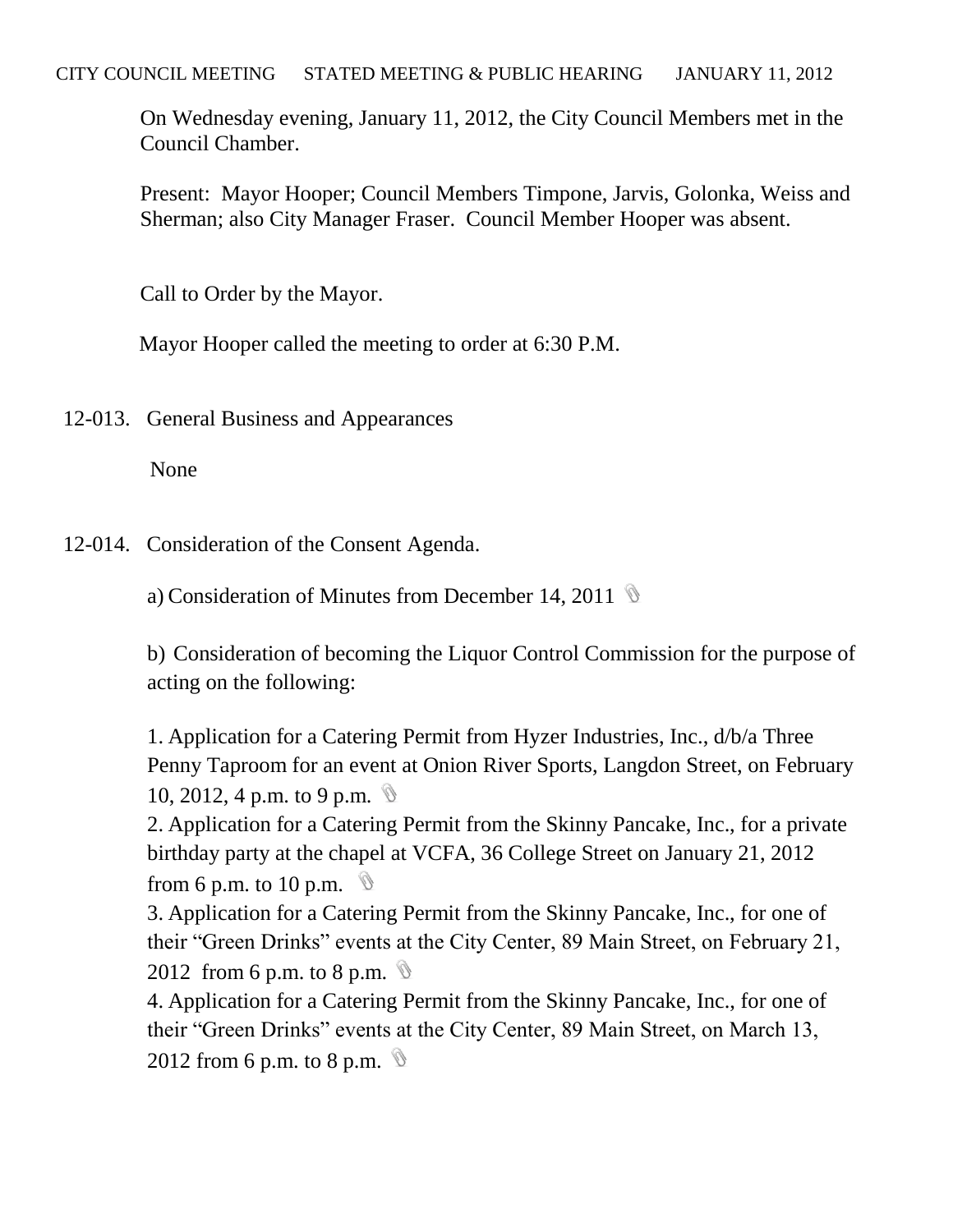5. Application for a Catering Permit from the Skinny Pancake, Inc. for one of their "Green Drinks" events at the City Center, 89 Main Street, on April 10, 2012 from 6 p.m. to 8 p.m.  $\mathbb{Q}$ 

6. Application for a Catering Permit from the Skinny Pancake, Inc., for one of their "Green Drinks" events at the City Center, 89 Main Street, on May 8, 2012. Q

7. Application for a Catering Permit from McGillicuddy's Irish Pub for an event at the Vermont Grocer's Association, 160 State Street, on January 18, 2012 from 4 p.m. to 9 p.m.  $\mathcal{D}$ 

8. Application for a catering Permit from MCGillicuddy's Irish Pub for an event at the Chapel/Wood Art Gallery, VCFA/Union Institute on January 24, 2012 from 5 p.m. to 10 p.m.  $\mathcal{D}$ 

Motion was made by Council Member Jarvis, seconded by Council Member Weiss to approve the consent agenda. The vote was 5-0, motion carried unanimously.

12-015. Approval of three contracts with the State of Vermont for the Downtown District Heating Project. **\** 

City Manager Fraser reviewed the three contracts with the council. The thermal purchase agreement outlines the business deal between the city to the state, how the rates are constructed, how future capacity is purchased and how problems are resolved. The second is the procurement agreement which outlines the specific terms of the city's initial investment from grants and funds that buy our capacity and the third is the agreement which has to do with how the federal funds are managed and the process to take. In June the Council approved the Memorandum of Understanding with the State of Vermont which at that point outlined the big pieces. Our team consisted of Attorney Saudek, Project Manager Garabedian and himself. They have finally reached a place where their team feels comfortable that they can recommend the Council approve the contracts. They have a design team now working with the state. They will send up the RFP bids for boilers to the state tomorrow and they will be getting preliminary cost estimates in January. That will be our first indication of whether our end of the project is still within our funds that are available. The goal right now is to have everything bid out and awarded by late summer and fall because a lot of the materials take time to order for both the state and city. Construction will begin in 2013 so this will become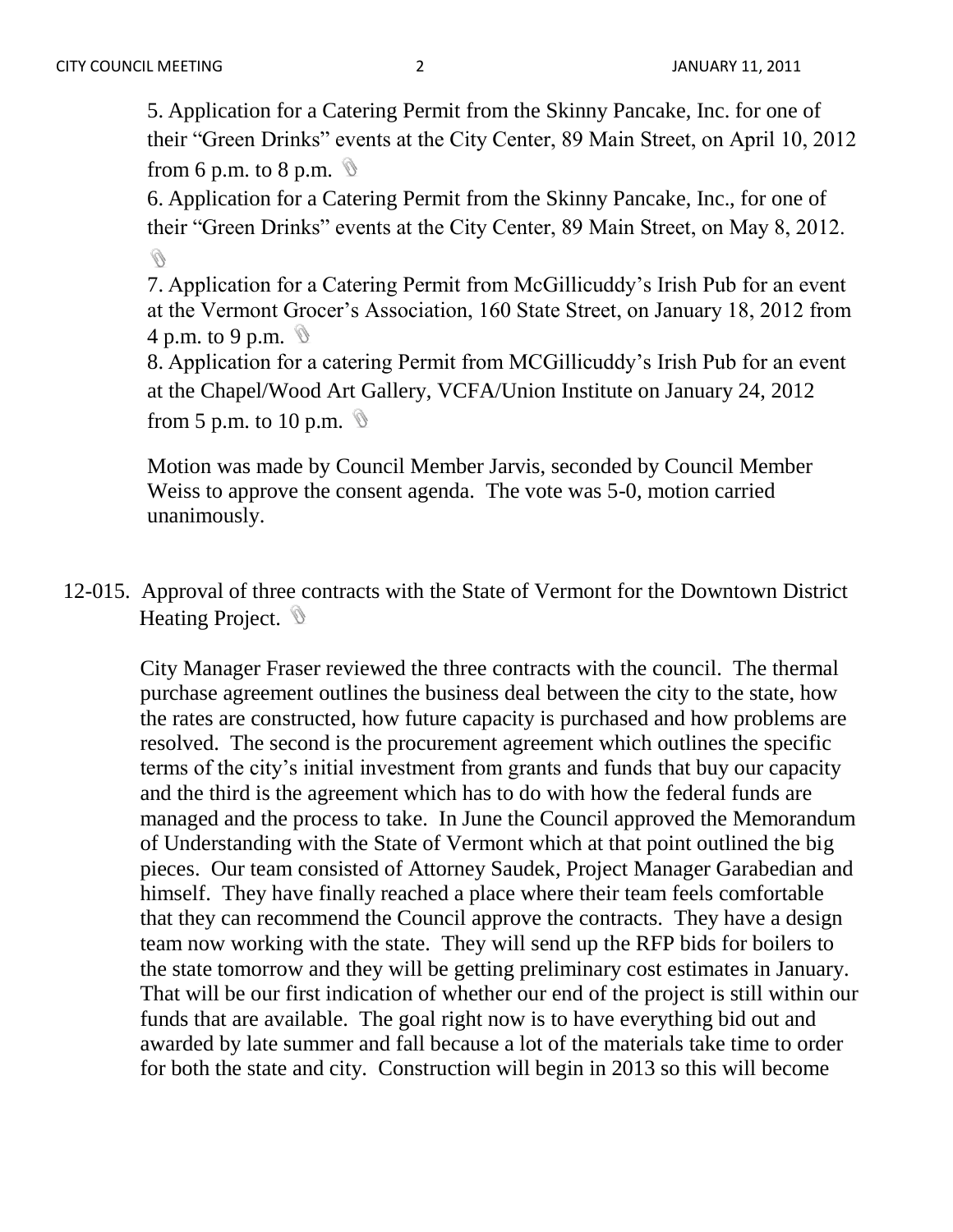operational by October 2013. It is a tight schedule but it can still be met but in order to move forward these agreements need to happen.

One issue that has had some publicity is the Union Elementary School and the cost of converting that system. They have a 75-year-old heating systems and pipes that are old steam pipes in disrepair. That has been a cause of concern. They are going to have to rehab that whole heating system in that building at some point. We have always assumed they would be heating Union School and are planning for that. However, if for some reason the school chose not to participate or it is too expensive to do that they have made adjustments in their thinking that they would not count that amount of bond money. When they estimated the city's bond it was based on the assumption of a certain amount of heat for all of the city's buildings, including Union Elementary School. The bond payments were calculated to stay within that cost of heat they are already paying. We would back out the amount allocated for Union School heat and not issue bonds for that amount so they wouldn't ask the taxpayers to pay twice. That has been in their contingency plan and not a new situation.

Council Member Weiss said he is trying to figure out the chronology. At some point the city may then choose to go out to bid on contractors and at some point the city may have to buy pipe. At some point the State of Vermont has to have installed a furnace or boiler. What is the chronological pattern between our having to have pipe and the state having to have the boiler?

City Manager Fraser said they would have to order boilers before we order our pipe. There is a schedule that is coordinated. The technical considerations inside their plant are such they have to build in a way to heat our system and have the right kind of equipment to do heat exchanges. There is a very high integration of the two projects. If they get bids that are too high then we or the state can't do it.

Mayor Hooper said the pipes have to be in the ground and completed when the boilers are ready to go. We don't want them in the ground longer.

Council Member Sherman moved approval of the three contracts with the State of Vermont that will enable us to proceed with the district energy heat project. Council Member Jarvis seconded the motion.

Council Member Golonka said he was voting no on the three contracts because he doesn't like the exclusivity factor about the capacity. He doesn't like the fuzzy nature of the retroactive pricing or going back to readjust the bills to Montpelier.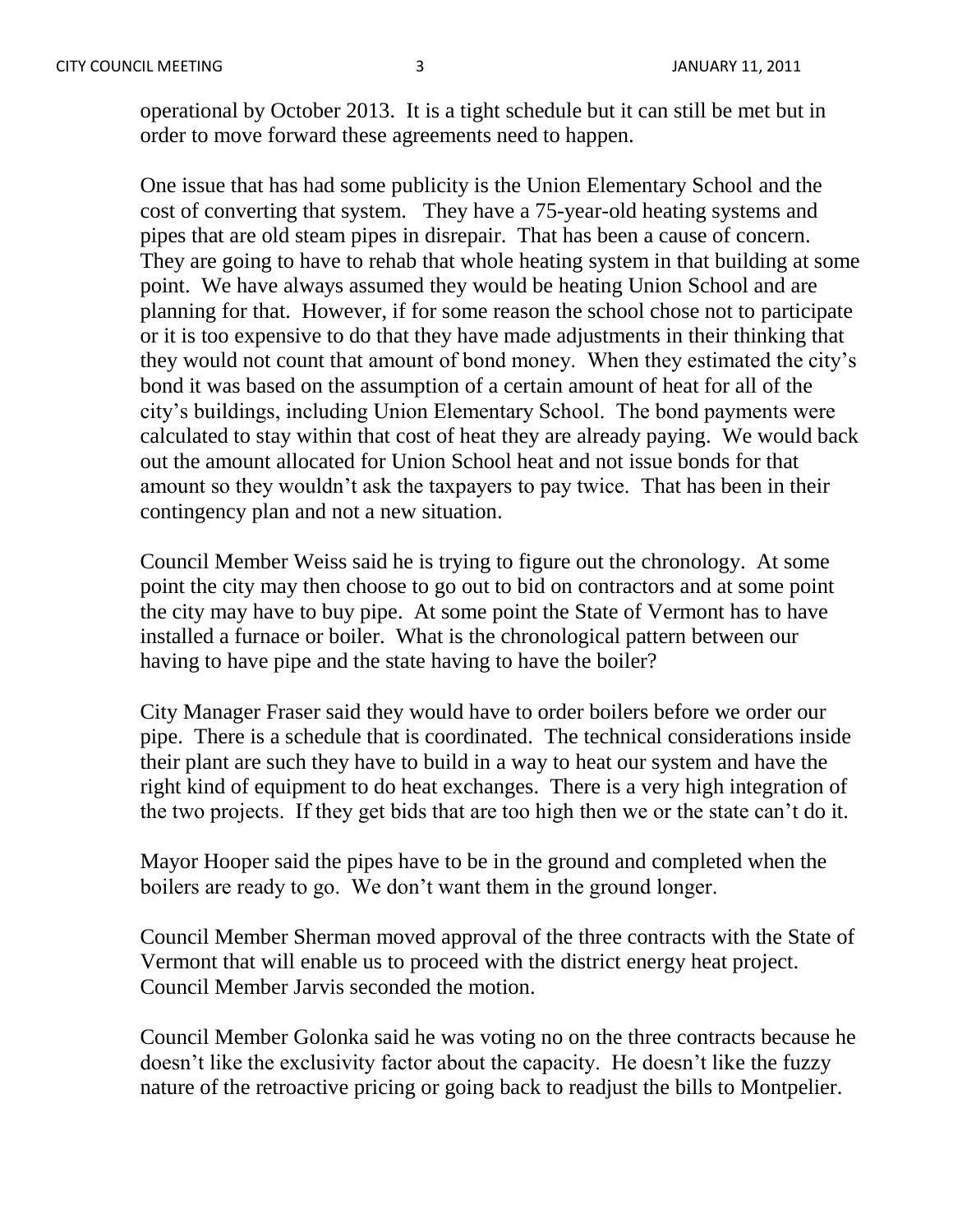He doesn't like the stated appeal process. In general he is concerned about the project itself because of the 16-year break even in the current models. He thinks they are going to have to really investigate that because he would hate to see us get into this project and then if it goes over the 16 years then it goes into a 20-year and 25-year, and then we are suddenly on the hook for something they hadn't anticipated.

Council Member Weiss said he would be voting no for different reasons. The City of Montpelier is the buyer and the State of Vermont is the seller. The state is not prepared tonight to sell us anything. Therefore, he doesn't want to enter into a contract in which we are committed to something and the state does not have the capacity to meet that.

City Manager Fraser said the contract is very clear that if the state can't deliver then we don't have to buy anything. They have to provide the goods and we aren't buying anything until they build something. Once they build the plant and use the funds then we will be committed to buying the heat. One of the reasons it is tight for so long is that what we were asked to do, to use a very low oil price and stay within just the existing users and run it tight. The models were all designed to meet the requirement that we showed the system can stand on its own for just the city buildings because they did not want to be dependent on private customers. It is, however, being built to have private customers and have more users, and when you add more users to the system then the performance improves dramatically.

Mayor Hooper thanked Bill Fraser, Dick Saudek and Harold Garabedian along with Gwen Hallsmith for working through this very complex process. It has taken a period of time because it is a new concept for everyone and they have done a great service for our community. She went on to say they had brought us a contract that meets what they said they would do when we ask the voters to consider the bond earlier in the year. It is also the beginning steps in a dream we have been having for about 15 years about how to use alternative energy to support the city, an important element of which is our desire to economically support the private sector in the downtown. Their deep hope is they will get people hooking on to the system and enjoying the benefits of the equivalent of \$3.05 oil. She thinks the contract accomplishes what they said they would do.

Mayor Hooper called for a vote on the motion. The vote was 3-2, with Council Member Golonka andWeiss voting against the motion. Mayor Hooper voted in favor of the motion to make the fourth vote in favor of the motion.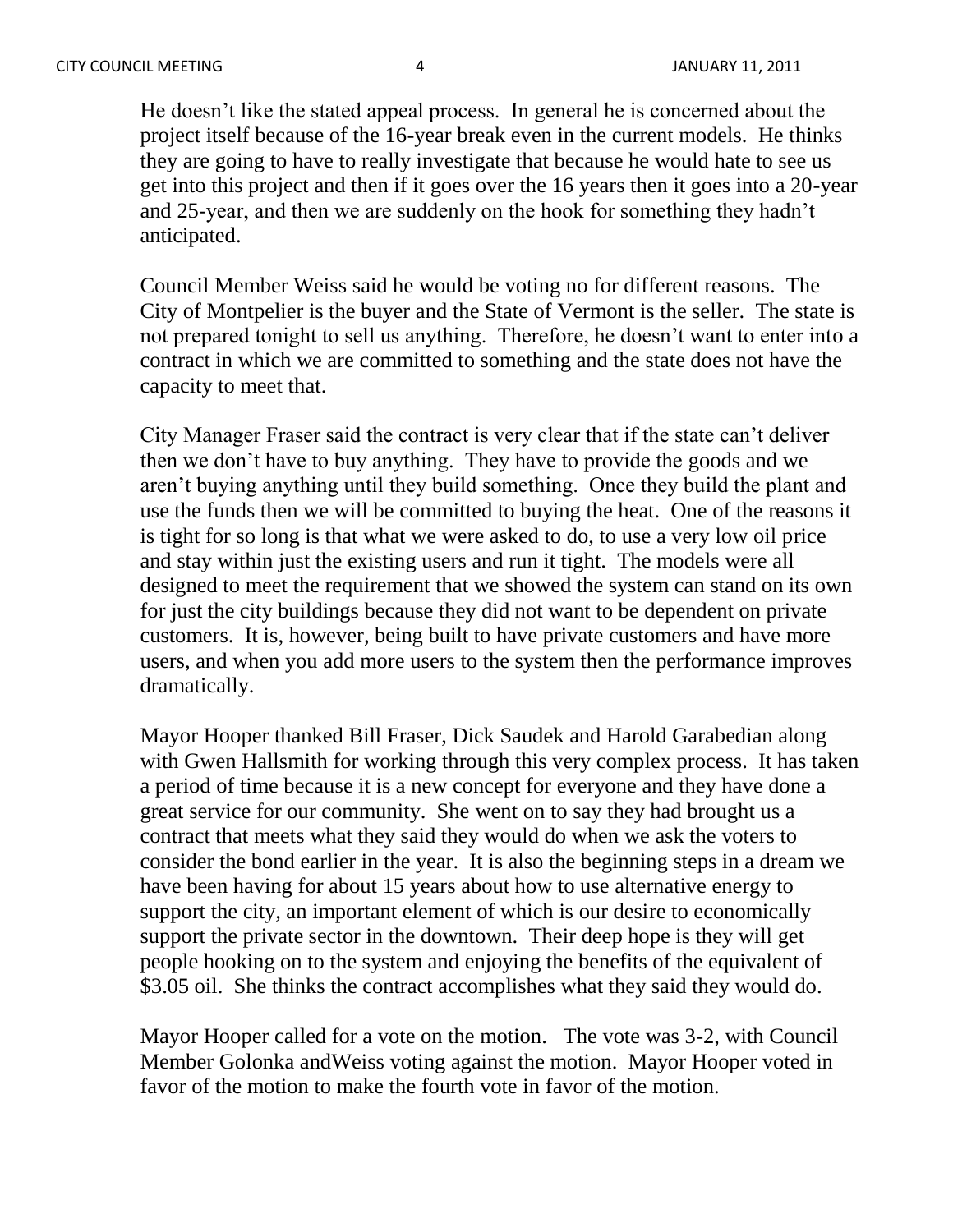Attorney Dick Saudek asked if the Council could authorize Bill Fraser to sign the contracts.

Motion was made by Council Member Jarvis, seconded by Council Member Timpone to authorize the City Manager to sign the contracts on behalf of the city. The vote was 4-1, with Council Member Golonka voting against the motion.

12-016. Consideration of application for a Vermont Downtown Board Grant for the Blanchard Block "park-let".

> a) Montpelier Alive Design Committee Chair Paul Carnahan described the project at last week's meeting.

b)Grants for the downtown board must be approved by the City Council.

c) Descriptive materials were distributed last week.

d)Recommendation: Approve grant application.

Mayor Hooper said this agenda item requires no action as the project did not meet the grant criteria.

Mayor Hooper called for a short break at 6:49 P.M. and they were ahead of schedule and were expecting more people to come for the next agenda item.

Mayor Hooper called the meeting back to order at 7:00 P.M.

12-017. Conduct First Public Hearing on Proposed FY 13 Municipal Budget.

- a) The City Manager presented a recommended budget on December  $7<sup>th</sup>$ , 2011.
- b) The Council conducted "budget workshops" as part of their meetings held on December  $7<sup>th</sup>$ , December  $14<sup>th</sup>$ , and December  $21<sup>st</sup>$ ,  $2011$ ; and January  $4<sup>th</sup>$ , 2012.
- c) The proposed budget requires less than a penny (\$0.007) increase in the municipal tax rate and includes a bond for infrastructure improvements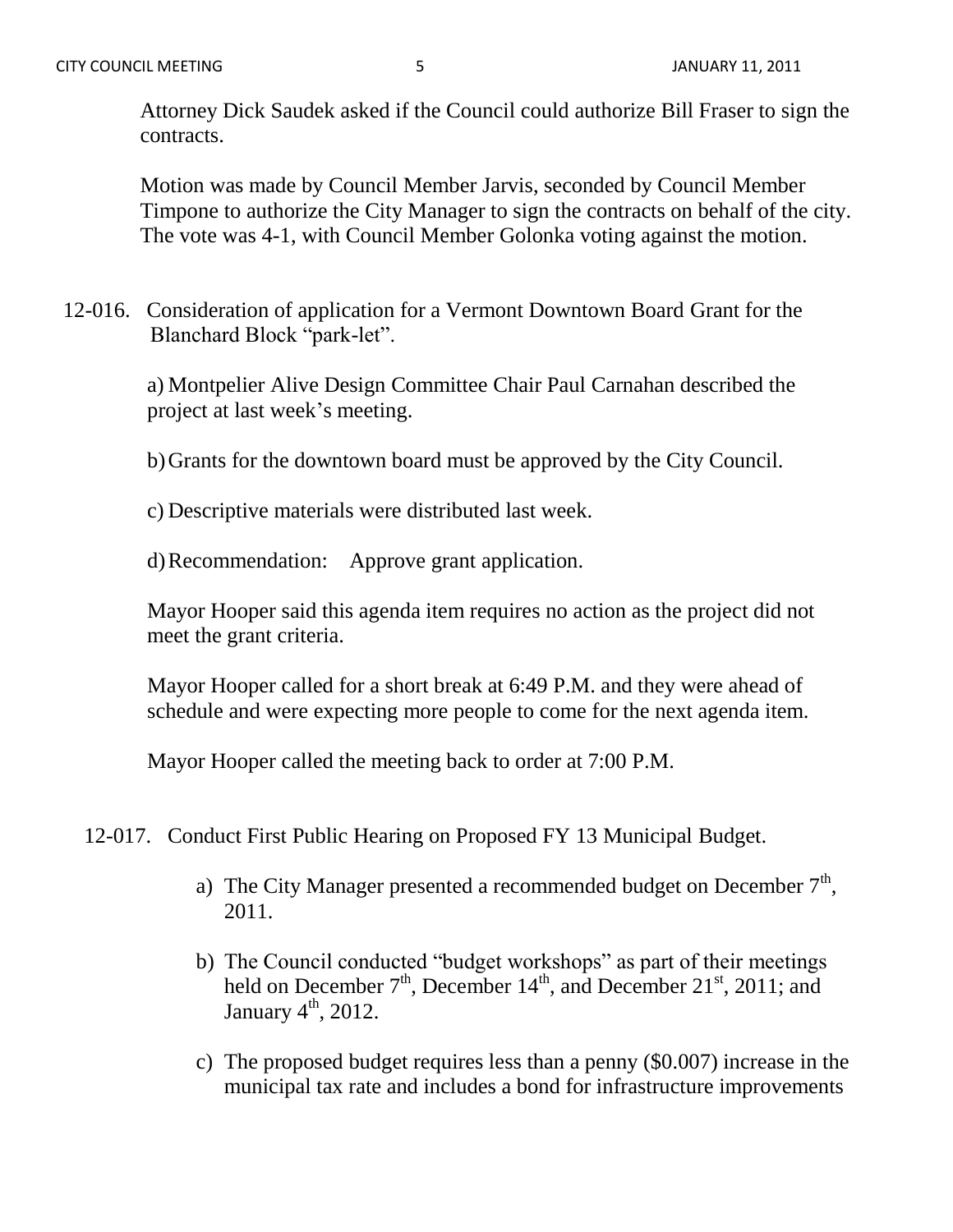and equipment purchase.

d) Recommendation: Present budget to public; conduct public hearing; provide direction to staff as necessary.

Mayor Hooper said City Manager Fraser will do a power point presentation on the FY13 budget. Department heads were present to answer questions. Following the presentation there will be a public hearing to take comments and questions.

City Manager Fraser presented a power point presentation on the FY13 budget. He explained the budget process, the use of the Matrix consultant recommendations and reviewed the budget figures he had provided to the council for their consideration.

Mayor Hooper said at the last meeting, city staff was asked certain questions. Tonight the Fire and Police Department heads will address those questions. She opened the public hearing at 7:20 P.M.

Police Chief Facos provided a hand out to the council in response to police department overtime.

Police Chief Facos spoke about how a reduction in staffing would affect the department. The COPS grant that is in place with the Department of Justice pays the base pay for three year for one officer. At the end of that three year period the city is required to maintain that employee for the fourth year. The City has two options continue with the program or release the employee. The city may lose future grant opportunities up to five years if they don't complete the grant requirements. Currently the department has seventeen officers. If a position is cut he would take an officer off the day shift.

Police Chief Facos reviewed the 2011 activity levels and trends.

Fire Chief Gowans said at the last meeting questions were raised about changing staff levels and they provided a power point presentation from NFPA which addressed those questions.

Fire Chief Gowans said they were in the process of writing another FEMA grant, but if the city did not follow through on the COPS grant it would also affect the fire departments ability to get grants as well.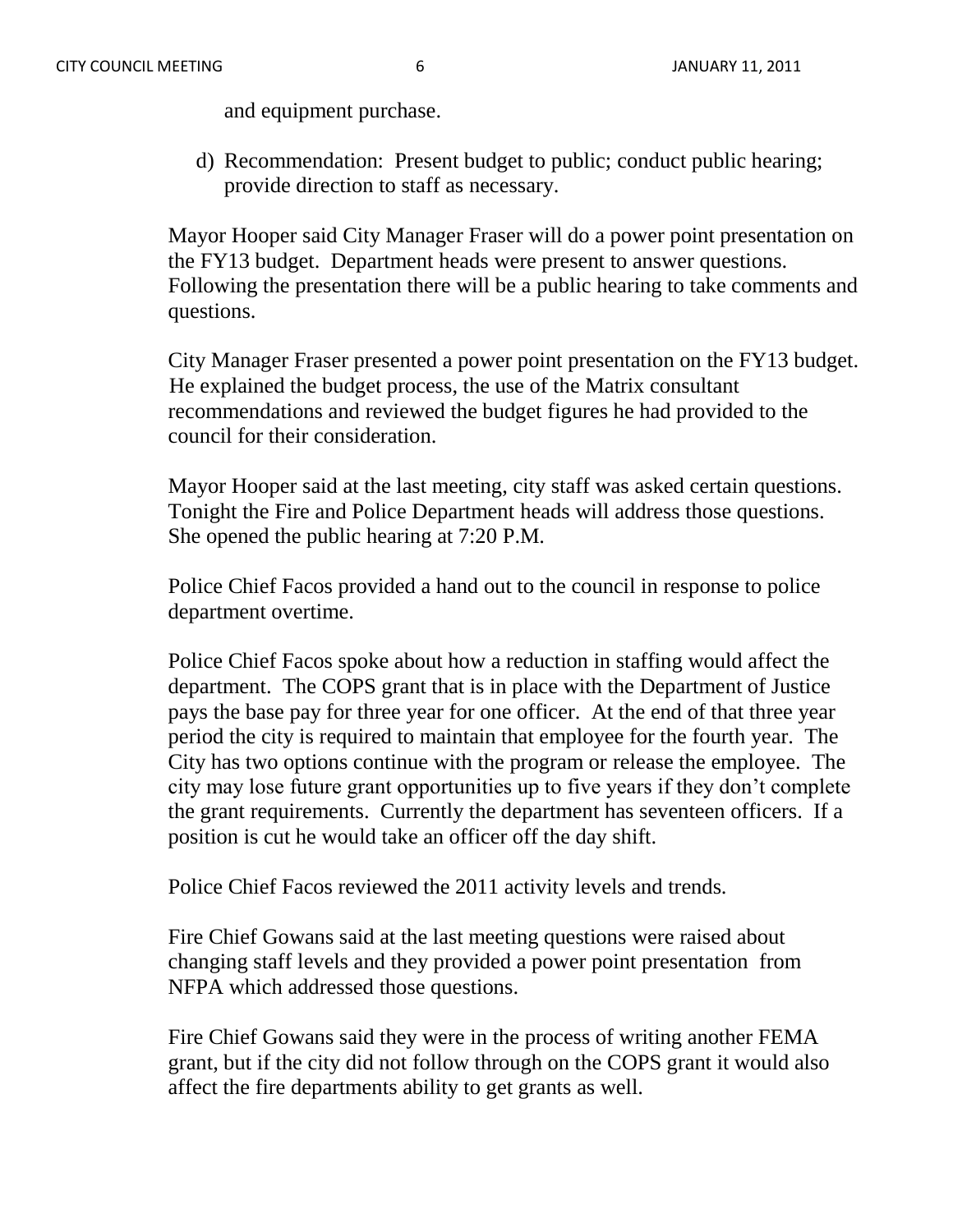The issue of a second call coming in while a first call is active was researched. Last year, 13% of the calls were second calls. Mutual aid is called in to handle the second call, which takes roughly 7 minutes. Montpelier's response time is about 3.2 minutes on the average. Getting to a fire before the "flashover" point is significant. According to research, "flashover"generally happens in 7 minutes. Changing staffing levels could be the difference between life and death for someone in cardiac arrest.

Department members do extensive training as well as vehicle, equipment and station maintenance during their downtime. These tasks are done every day. For emergency preparedness, firefighters check commercial buildings, fire hydrants and river gauges. The department also does community outreach tasks which makes the department special. These services may be the first to go with budget cuts. There is a lot that the department does, but a lot that generally people don't see.

Council Member Jarvis asked about the difficulties in recruiting more volunteer members to the force as a Call Firefighter and changes in standards making recruitment more difficult. It was noted that the quality and quantity of applicants is going down, so they are looking at people joining at a lower level but then train them and build them up. They are paid hourly and for training. Currently there are three people but no EMTs.

Fire Chief Gowans said the career firefighters and chiefs are submitting new regulations for certifications. Currently 160 hours for training. This will increase. Other towns with successful volunteer fire departments already have these training standards in place. Vermont has now adopted a national standard for ongoing training for EMTs with significantly more hours than what is required currently. That will be a big challenge this fall to get all current people certified at the national level. They will need to hire an outside instructor. This is mandated for this fall.

Public Works Director Law presented information about how many employees are in the department and what their functions are. They need 14 people on the road during storms, including a supervisor. The issue now is the summer staffing because since crews can't take time off during the winter, they take it in the summer. At the same time, there are many projects/tasks that need to be accomplished with less staffing. At current level of staffing and service to maintain infrastructure is pretty much at its maximum capacity.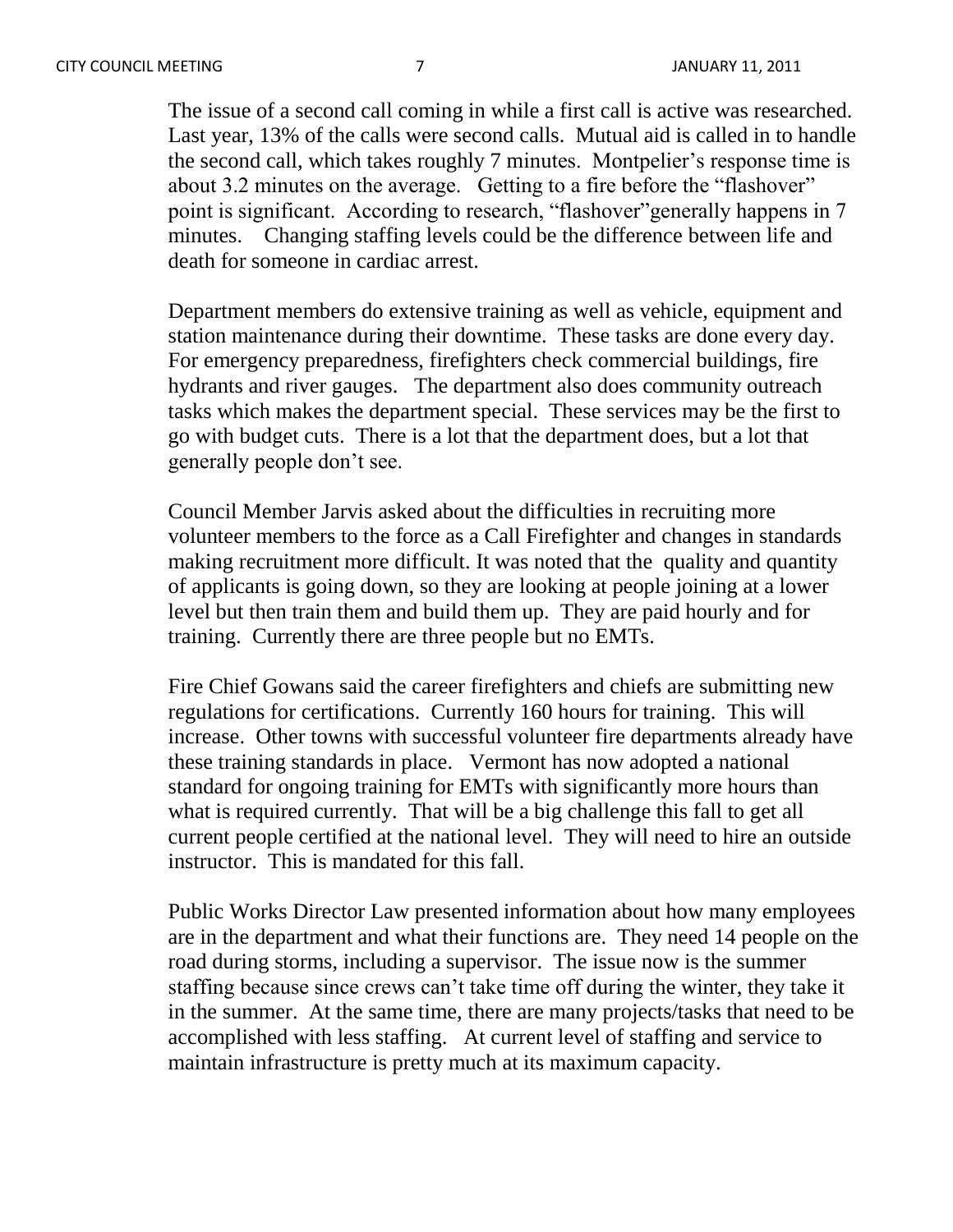Green Mountain Transit representatives were present to talk about the Circulator Bus and the city's decision not to place it on the ballot.

Council Member Jarvis said she was disappointed in the ridership numbers for the time frame it has been in use.

Ms Burkett, GMTA representative said the normal incubation period is three years to allow people to incorporate it into their lives.

Council Member Sherman thanked GMTA staff for their efforts.

Phil Dodd, Montpelier resident said the Council should consider the ballot side and assuming they will all pass which will result in a 2.67% tax rate increase. The school increase is just over zero percent. He urged Council to continue to look for savings. He looked at several regional centers, statewide, with similar downtowns and compared the municipal tax rates to the median homeowner. Montpelier is the  $6<sup>th</sup>$  highest tax rate. He suggested researching other regional centers to see what they are doing.

Council Member Jarvis noted it is the Council's job to submit the budget, but that the taxpayers make the decisions about the extra costs that are not part of the recommended budget.

Council Member Golonka noted to better manage this in the future, a change is being made to increase the number of signatures required to get on the ballot.

Council Member Jarvis asked about \$30,000 for the wastewater consultant as a possible place for a cut.

Public Works Director Law replied that the City has been operating under an expired permit and there may need to be improvements to the infrastructure before a permit will be issued for the existing waste water facility.

Council Member Jarvis asked about charging for police or fire departments services for special events like Corporate Cup,  $4<sup>th</sup>$  of July, etc.

A telephone caller expressed concern for the long list of outside agencies that are on the ballot. She said the City and the City Manager has done a good job, having said that, she encouraged the Council to look for ways to save.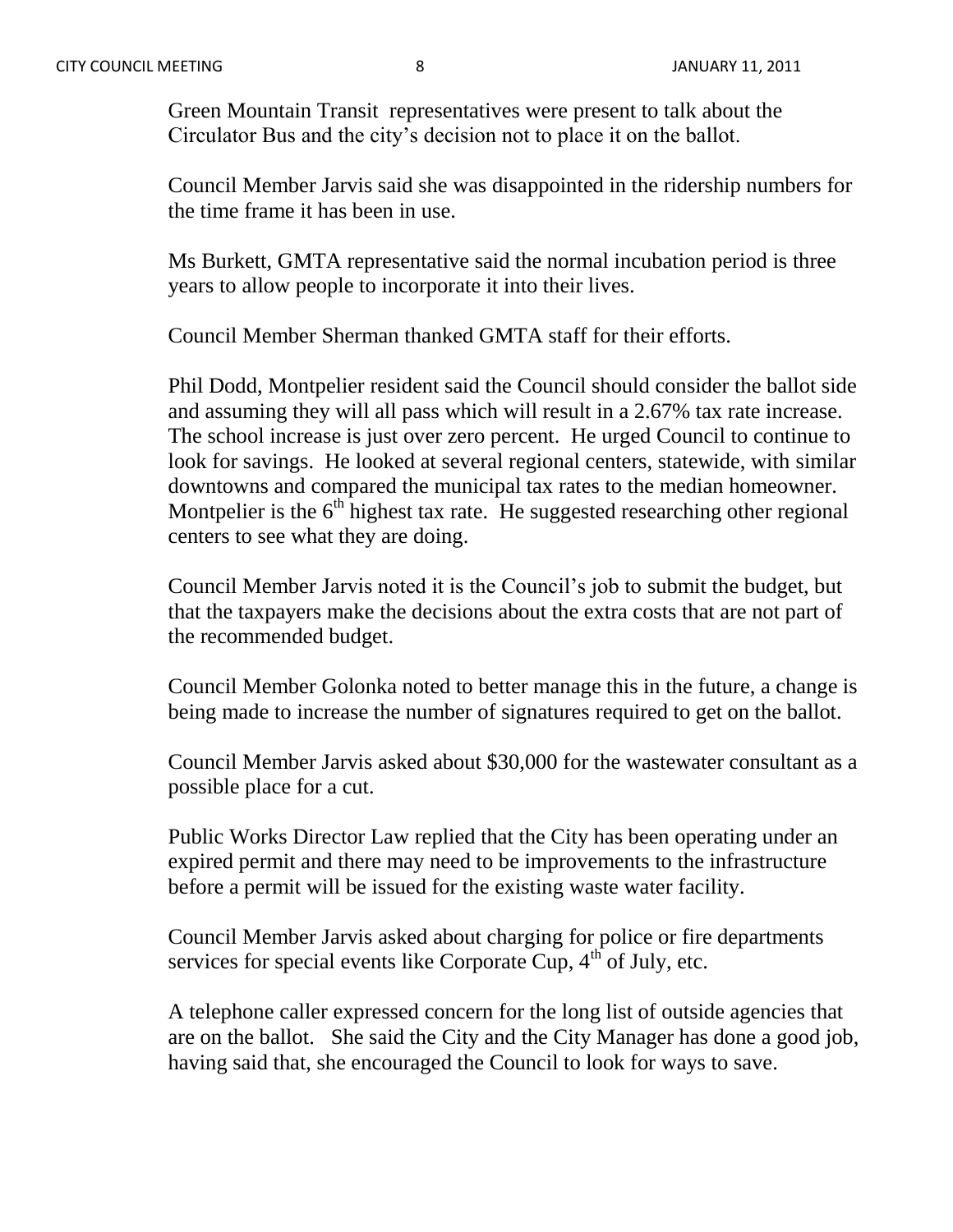Mayor Hooper closed the public hearing at 8:56 P.M.

Motion was made by Council Member Jarvis, seconded by Council Member Timpone to set the second public hearing for Thursday, January 26, 2012. The vote was 5-0, motion carried unanimously.

- 12-018. Conduct First Public Hearing on Warning for the March 6, 2012 Annual City Meeting.
	- a) A draft warning of ballot items for the Annual City Meeting is being prepared and will be available in advance of the meeting.
	- b) Recommendation: Conduct Public Hearing; provide direction to staff as necessary.

Mayor Hooper opened the public hearing at 9:00 P.M.

City Manager Fraser explained the styles of how charter changes were presented in the past. Given the possible length of this ballot, the City might not want to put all the text in, but rather have Attorney Guiliani write a summary for voters to read on the ballot.

Council Member Weiss said the summary is missing and he doesn't want to have the discussion until the summary is handed out.

Council Member Golonka noted the question regarding future regionalization was missing from the warning.

Mayor Hooper closed the public hearing on the warning at 9:05 P.M.

Council Member Golonka, seconded by Council Member Weiss moved that the second public hearing on the warning be set for Thursday, January 26, 2012. Motion carried unanimously.

## 12-019. Reports by City Council

Council Member Sherman asked about debris in the river.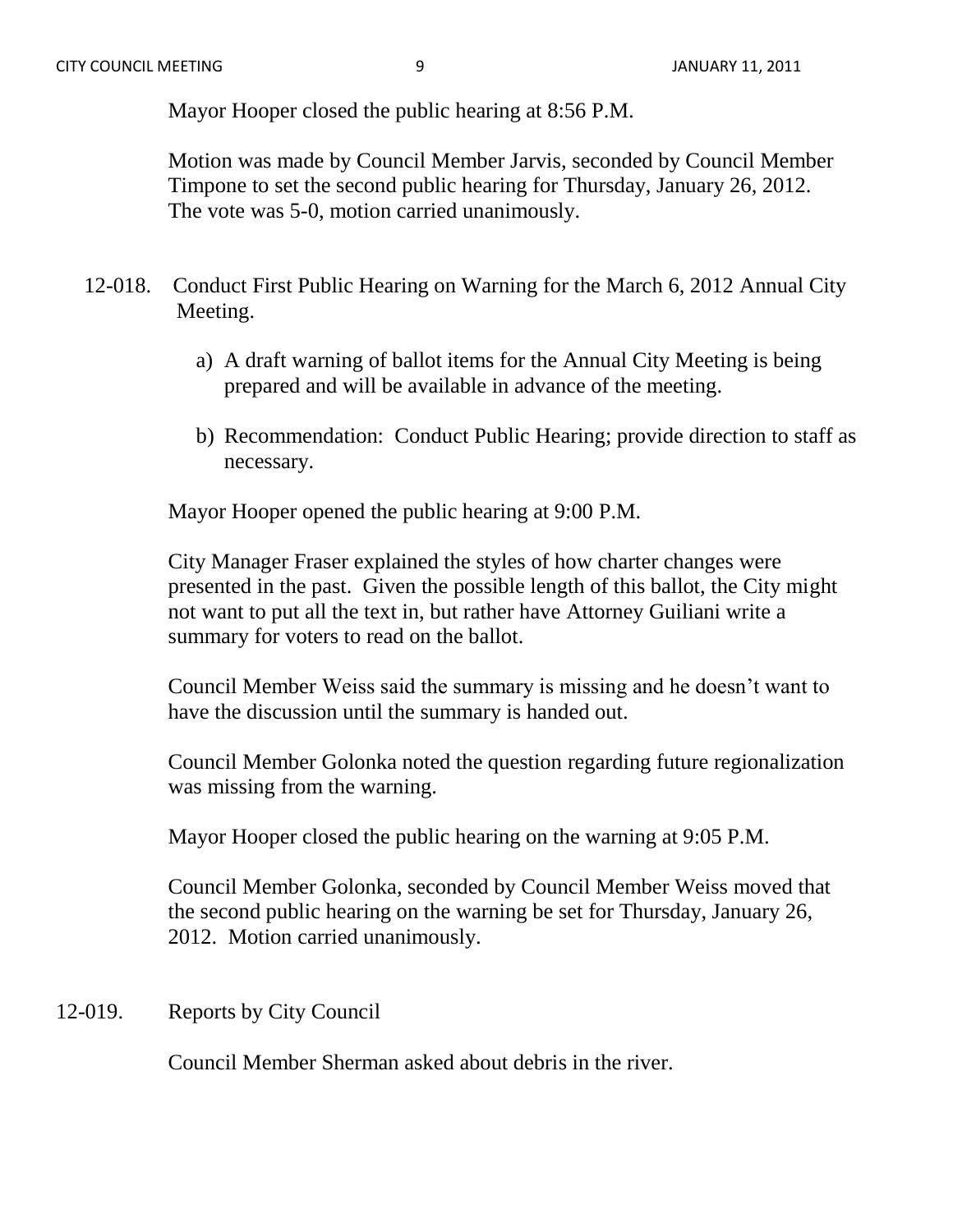Public Works Director Law noted an excavator came in on Monday to pull debris off the abutments of the bridge.

Mayor Hooper asked about the excavation being done in the river by the state.

Public Works Director Law explained that the state was doing the work to put the land back in its place after the flooding, rather than excavating the river bed.

Public Works Director Law noted that the waste water effluent is coming along well. They are getting closer to throwing the switch.

Council Member Weiss said that last Friday evening residents on Northfield Street held a neighborhood meeting, about 40 people, and sincerely described what could they do to help themselves and their neighbors if there was any kind of need. He thinks that group has the tenacity to stick to do something.

Council Member Timpone said tomorrow night the Recreation Review Committee will meet for the first time. They will look at should the Recreation Department stay under the School or should it be under the City Council.

## 12-020. Mayor's report

Mayor Hooper spoke about the DuBois Construction fire and she had spoken to Phil Scott. He was particularly complimentary of the fire department, public works, and the many people who showed up and helped.

Mayor Hooper had attended the North Street neighborhood meeting Monday night, with about 40 or so people where a discussion of the history of their neighborhood was discussed. Paul Gilles gave the presentation which was very comprehensive.

Mayor Hooper said the City Manager's review has been scheduled for February 8, 2012. She suggested three Council members meet with Bill to decide a plan and strategy of how to conduct the review, but that all Council members be at the review. She asked Council Members Golonka, Weiss and Jarvis to be on the preliminary committee.